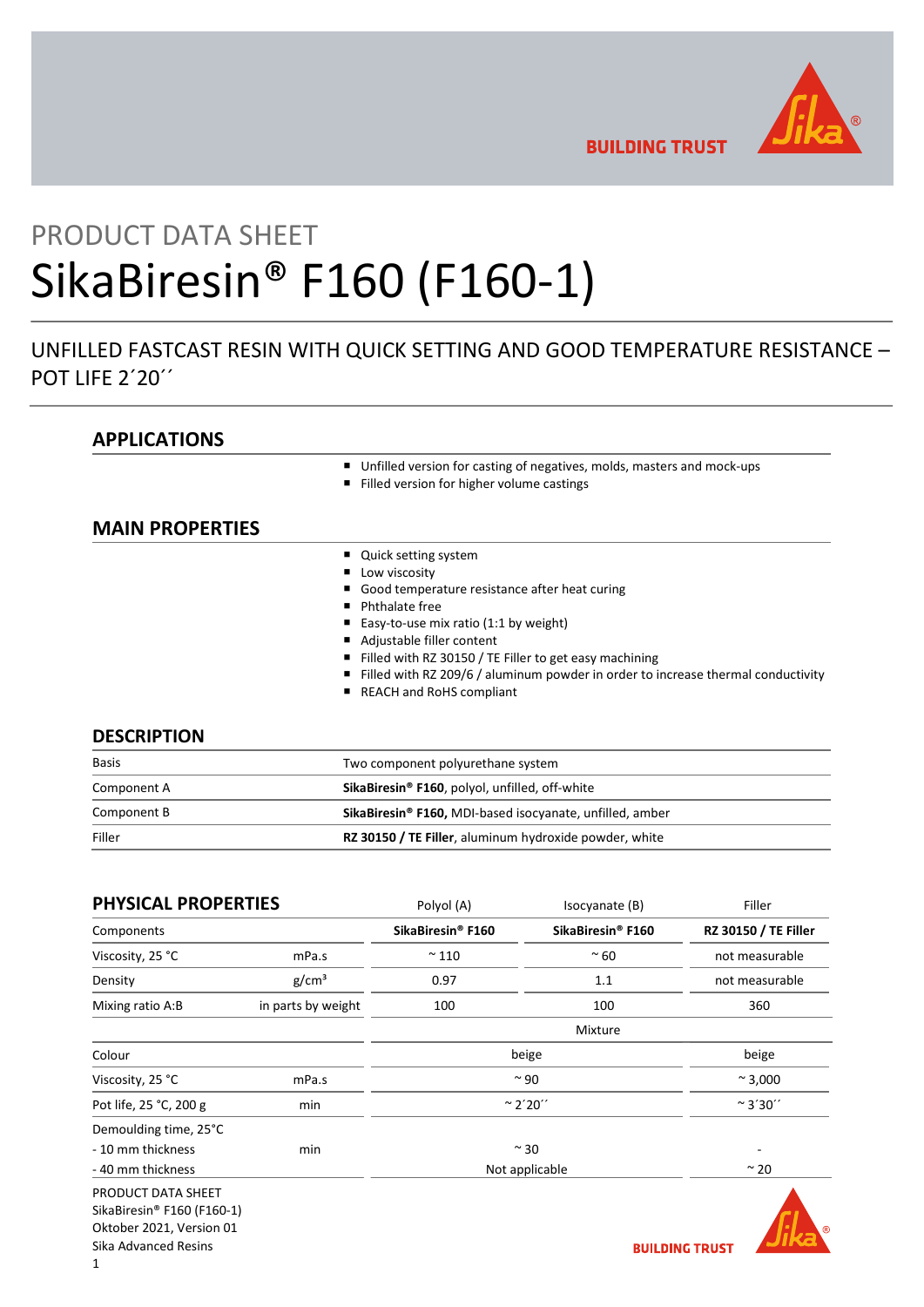# MECHANICAL PROPERTIES

approx. values; values after post curing 16 h / 70 °C

|                   |                                         |                          | SikaBiresin <sup>®</sup> F160 | <b>RZ 30150 / TE Filler</b> |
|-------------------|-----------------------------------------|--------------------------|-------------------------------|-----------------------------|
| Density, 23 °C    | ISO 1183                                | g/cm <sup>3</sup>        | 1.08                          | 1.67                        |
| Shore hardness    | <b>ISO 868</b>                          | $\overline{\phantom{0}}$ | D 75                          | D 82                        |
| Flexural modulus  | <b>ISO 178</b>                          | MPa                      | 1,300                         | 5,300                       |
| Flexural strength | <b>ISO 178</b>                          | MPa                      | 60                            | 43                          |
| Impact resistance | ISO 179                                 | kJ/m <sup>2</sup>        | 14                            | 4                           |
| Linear shrinkage  | $(1000 \times 50 \times 10 \text{ mm})$ | mm/m                     | 7.8                           |                             |
| Linear shrinkage  | $(1000 \times 50 \times 40 \text{ mm})$ | mm/m                     | Not applicable                | 2.5                         |

# THERMAL AND SPECIFIC PROPERTIES

approx. values; values after post curing 16 h / 70 °C

|                                  |           |                           | SikaBiresin® F160 | <b>RZ 30150 / TE Filler</b> |
|----------------------------------|-----------|---------------------------|-------------------|-----------------------------|
| Glass transition temperature     | ISO 11359 |                           | 100               | 100                         |
| Coefficient of thermal expansion | ISO 11359 | $10^{-6}$ K <sup>-1</sup> | 150               | 65                          |

# PACKAGING UNITS

| Polyol (A), SikaBiresin <sup>®</sup> F160       | 18 kg / 4.5 kg / 6 x 0.9 kg |
|-------------------------------------------------|-----------------------------|
| ■ Isocyanate (B), SikaBiresin <sup>®</sup> F160 | 18 kg / 4.5 kg / 6 x 0.9 kg |
| Filler, RZ 30150 / TE Filler                    | 25 kg                       |

# PROCESSING DATA

- The material, processing and mold temperature should be at least  $18 25$  °C.
- Pay attention to dry conditions and dry mold surfaces while processing.
- If mold surface is porous it must be sealed prior applying release agent.
- Recommend release agents are wax based. For more information, and recommendation see Product Data Sheets of Sika release agents or contact local technical assistance.
- Both components must be shaken well before use.
- For casting thicknesses above 5 mm and up to 40 mm, it is recommended to add filler as follows:
	- up to 360 parts per hundred of resin of RZ 30150 / TE Filler (mineral filler)
	- up to 360 parts per hundred of resin of RZ 209/6 / Aluminum powder
- If fillers are to be added: split filler quantity equally and add each half in each of the 2 components to disperse by stirring to obtain a homogenous mixture.
- Both components have to be mixed thoroughly with a spatula or low-rpm stirrer according to mixing ratio and poured immediately into the mold starting from the deepest point.
- Further post curing of the demolded part can improve the final mechanical properties.
- Depending on the geometry and weight of the part, it is recommended to use a conformer while post curing.
- For cleaning the final part from release agent residues, we recommend Sika® Reinigungsmittel-5. Before use of other cleaners, compatibility must be tested.

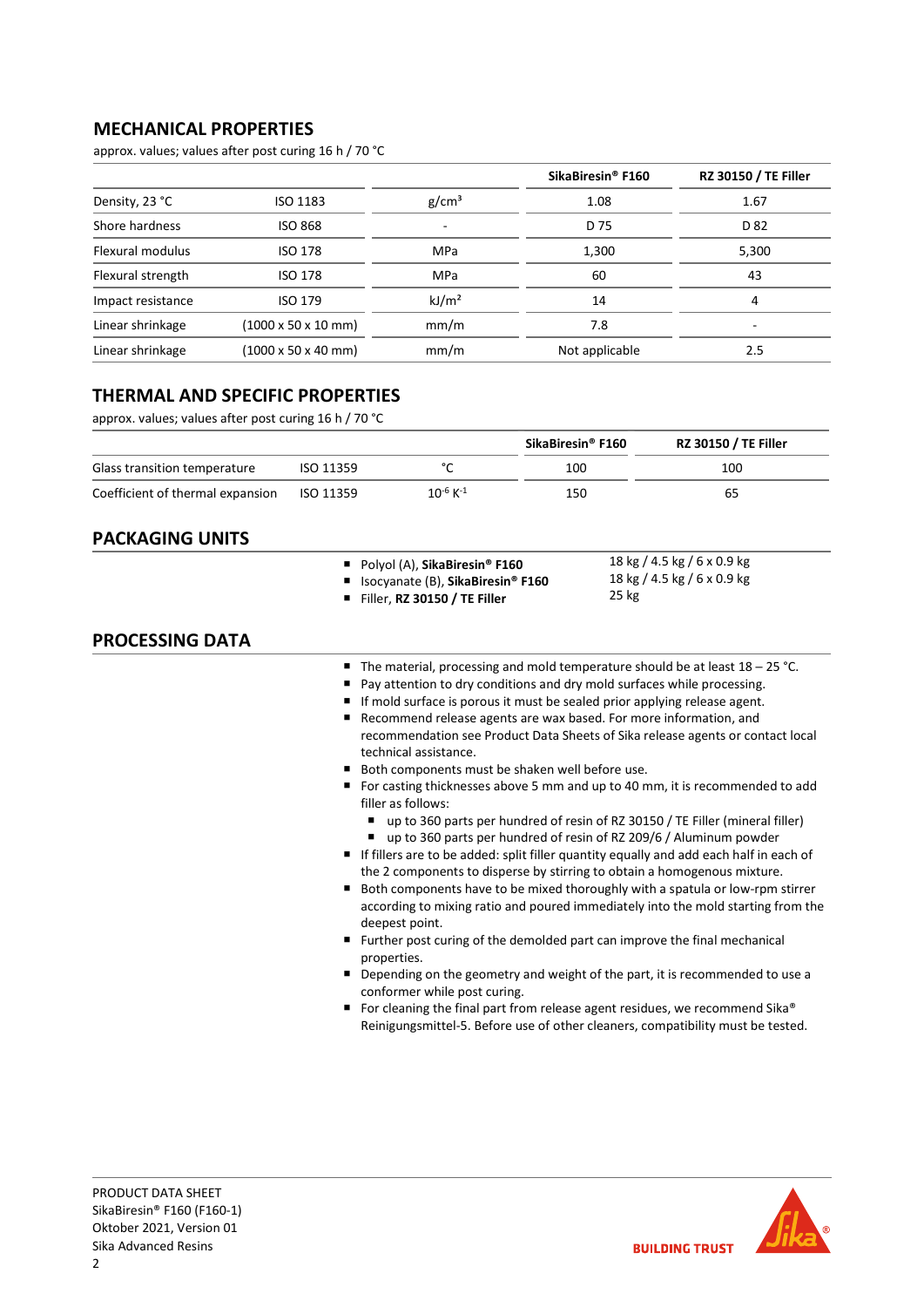# STORAGE CONDITIONS

| Shelf life          | Polyol (A), SikaBiresin <sup>®</sup> F160                                                 | 12 months    |
|---------------------|-------------------------------------------------------------------------------------------|--------------|
|                     | ■ Isocyanate (B), SikaBiresin <sup>®</sup> F160                                           | 12 months    |
|                     | Filler, TE Filler / RZ 30150                                                              | 24 months    |
| Storage temperature | Polyol (A), SikaBiresin <sup>®</sup> F160                                                 | $15 - 25 °C$ |
|                     | ■ Isocyanate (B), SikaBiresin® F160                                                       | $15 - 25 °C$ |
|                     | Filler, TE Filler / RZ 30150                                                              | $15 - 25 °C$ |
| Opened packagings   | ■ Containers must be closed tightly immediately after use to prevent moisture<br>ingress. |              |

■ The residual material needs to be used up as soon as possible.

## FURTHER INFORMATION

The information herein is offered for general guidance only. Advice on specific applications is available on request from the Technical Department of Sika Advanced Resins. Copies of the following publications are available on request: Safety Data Sheets

## BASIS OF PRODUCT DATA

All technical data stated in this document are based on laboratory tests. Actual measured data may vary due to circumstances beyond our control.

## HEALTH AND SAFETY INFORMATION

For information and advice regarding transportation, handling, storage and disposal of chemical products, users shall refer to the actual Safety Data Sheets containing physical, ecological, toxicological and other safety-related data.

## LEGAL NOTICE

The information, and, in particular, the recommendations relating to the application and enduse of Sika products, are given in good faith based on Sika's current knowledge and experience of the products when properly stored, handled and applied under normal conditions in accordance with Sika's recommendations. In practice, the differences in materials, substrates and actual site conditions are such that no warranty in respect of merchantability or of fitness for a particular purpose, nor any liability arising out of any legal relationship whatsoever, can be inferred either from this information, or from any written recommendations, or from any other advice offered. The user of the product must test the product's suitability for the intended application and purpose. Sika reserves the right to change the properties of its products. The proprietary rights of third parties must be observed. All orders are accepted subject to our current terms of sale and delivery. Users must always refer to the most recent issue of the local Product Data Sheet for the product concerned, copies of which will be supplied on request.